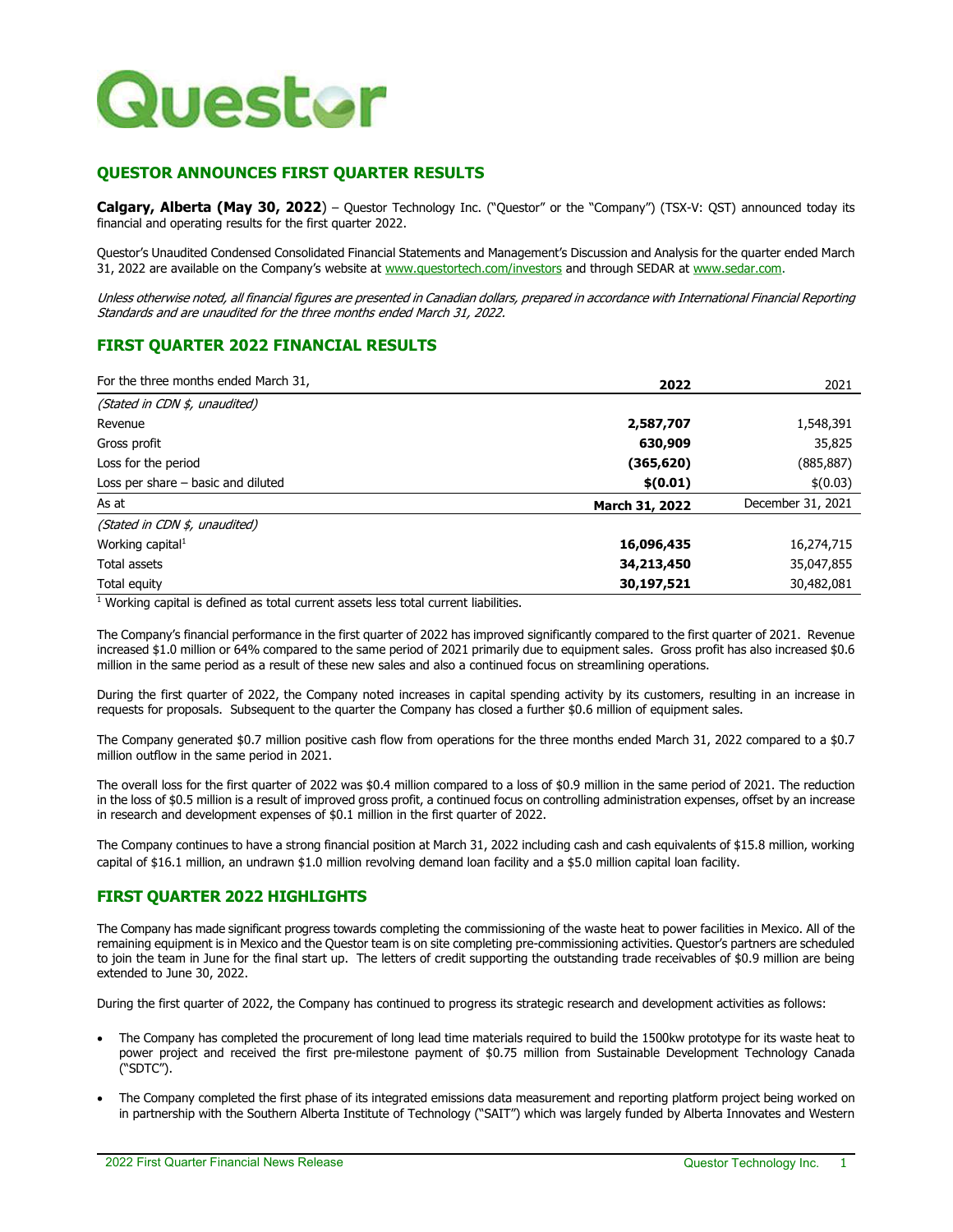Economic Development. The Company and SAIT are moving into the next phase of the project which will be partially funded by Western Economic Development.

- The Company continues its collaboration with North-East Gas Association ("NYSEARCH") and Stanford University to develop alternative approaches to cleanly combust waste gas.
- The Company is in the preliminary planning phase with respect its DOE ARPA-E Remedy project with the University of Michigan and Southwestern Research Institute to develop advanced combustion systems that complements the US and Company's efforts to reduce methane emissions.

#### President's Message

The global focus on methane emissions reductions continues to increase as regulators issue new rules in many jurisdictions specific to methane reduction and both regulators and investors push companies to report on their carbon reduction initiatives. These changes are putting pressure on companies around the globe to reduce emissions and Questor has seen a significant increase in companies from around the world reaching out over the past few months to understand how Questor's integrated solutions can assist them to meet the regulatory requirements.

Jurisdictions in the US, Latin America, Africa, Europe and the Middle East are banning or contemplating banning the flaring and venting of associated gas. Questor's clean combustion technology coupled with our waste heat to power solutions are being viewed favorably in many of these juridictions. Questor's solutions not only improve air quality, but by converting the flared and vented gas to power, we can play a key role in providing clean energy to impacted communities living close by, hence playing a significant role in supporting the world sustainability goals.

Questor is globally recognized as a market leader in clean combustion with its ISO 14034 certified proprietary equipment and with its ability to integrate waste heat to power and data solutions. The Company is well positioned to assist its clients to meet their emissions reductions targets today using its proven cost-effective technology solutions. Questor's rental fleet can decrease non-routine vented gas emissions at a cost of less than ten cents per tonne. Similarly, the Company's clean combustion solution combined with its waste heat to power solutions, can reduce emissions at a cost of less than \$10 per tonne.

Although Questor's customers are still cautious with their 2022 capital spending budgets coming out of the COVID-19 pandemic as well as uncertainty resulting from the impacts the war between Russia and Ukraine may have on the global economic recovery in 2022, the Company is noting signs of increased spending activity from its customers resulting in committed equipment sales of \$4.9 million as at the date of this MD&A.

The Company is optimistic that as methane emission intensive industries continue to recover from the pandemic and economic activity increases, combined with both government and investor pressure to reduce methane, these companies will refocus their efforts on the achievement of their emissions reduction commitments which is expected to result in increased demand for the Company's cost-effective high efficiency clean combustion systems, waste heat to power and data solutions.

### FORWARD LOOKING STATEMENTS

Certain information in this news release constitutes forward-looking statements. When used in this news release, the words "may", "would", "could", "will", "intend", "plan", "anticipate", "believe", "seek", "propose", "estimate", "expect", and similar expressions, as they relate to the Company, are intended to identify forward-looking statements. In particular, this news release contains forward-looking statements with respect to, among other things, business objectives, expected growth, results of operations, performance, business projects and opportunities and financial results. These statements involve known and unknown risks, uncertainties and other factors that may cause actual results or events to differ materially from those anticipated in such forward-looking statements. Such statements reflect the Company's current views with respect to future events based on certain material factors and assumptions and are subject to certain risks and uncertainties, including without limitation, changes in market, competition, governmental or regulatory developments, general economic conditions and other factors set out in the Company's public disclosure documents. Many factors could cause the Company's actual results, performance or achievements to vary from those described in this news release, including without limitation those listed above. These factors should not be construed as exhaustive. Should one or more of these risks or uncertainties materialize, or should assumptions underlying forward-looking statements prove incorrect, actual results may vary materially from those described in this news release and such forward-looking statements included in, or incorporated by reference in this news release, should not be unduly relied upon. Such statements speak only as of the date of this news release. The Company does not intend, and does not assume any obligation, to update these forward-looking statements. The forward-looking statements contained in this news release are expressly qualified by this cautionary statement.